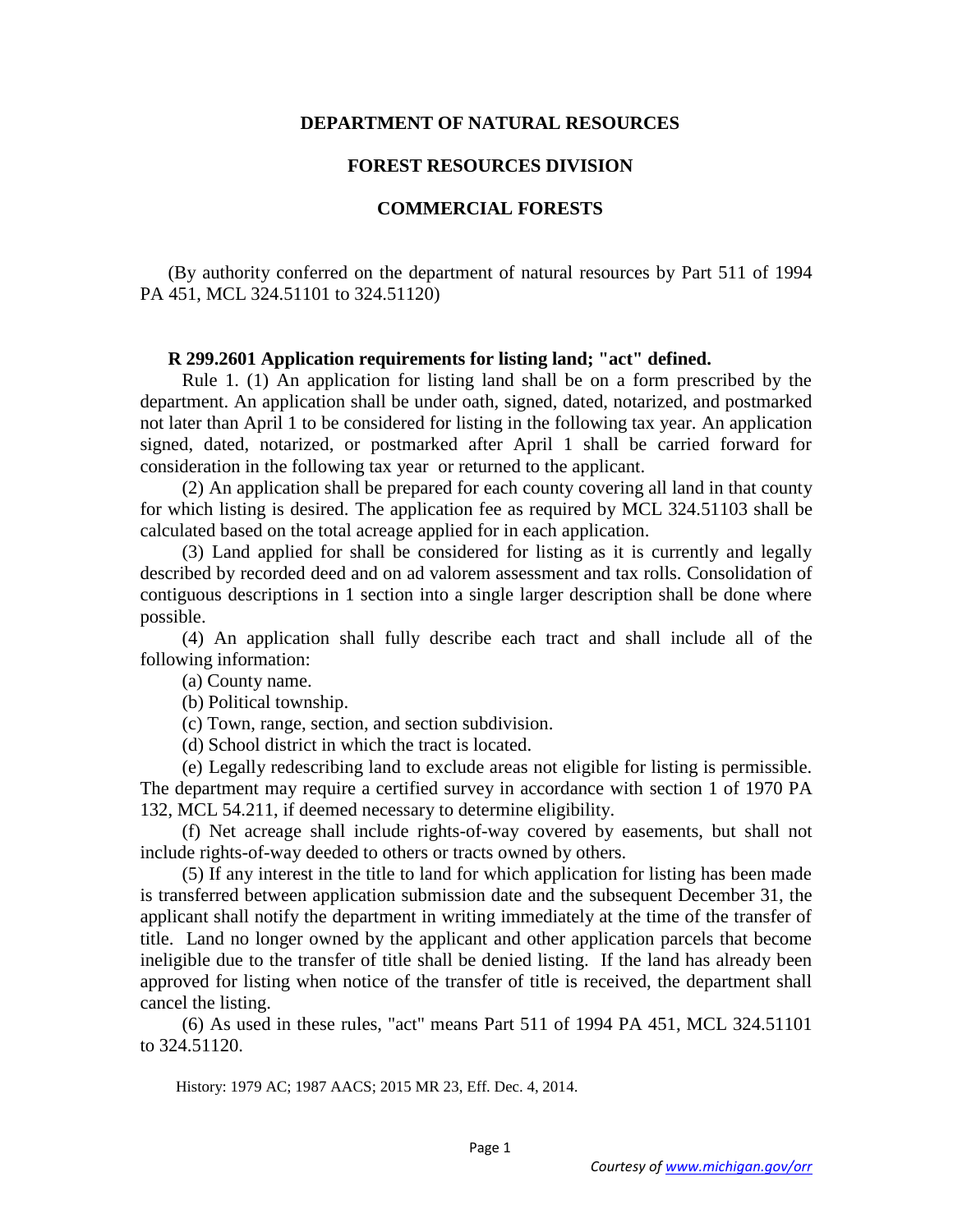## **R 299.2602 Rescinded.**

History: 1979 AC; 1987 AACS.

## **R 299.2603 Listing certificate.**

 Rule 3. (1) Land approved for listing by the department shall be recorded on a listing certificate that will be sent to the applicant for signature. A listing certificate shall be prepared for each county in which the applicant owns land approved for listing.

 (2) The signed listing certificate shall be promptly returned to the department by the applicant. The department shall sign the certificate and, not later than December 31, shall send the signed listing certificate to the appropriate county register of deeds and the appropriate township supervisor of land approved for listing.

 (3) Land approved for listing shall be removed from the ad valorem assessment and tax roll for the following tax year and shall be placed on a commercial forest specific assessment and tax roll for taxation at the rate specified in MCL 324.51105.

 (4) Any tax assessed after April 1 of the application year must be paid and evidence of such payment submitted to the department not later than March 1 of the first year of listing. If evidence of such payment is not received by the department, the listing shall be cancelled by the department. Both of the following apply:

 (a) If the listing is cancelled, the department shall notify the township supervisor of the cancellation and request that the land be returned to the ad valorem tax roll for that tax year.

 (b) If the listing certificate has been recorded at the county register of deeds, the department shall record a cancellation document with the register of deeds in said county.

History: 1979 AC; 1987 AACS; 2015 MR 23, Eff. Dec. 4, 2014.

## **R 299.2603a Return of portions of fees, taxes, and state payments to department of treasury for credit to state school aid fund; time.**

 Rule 3a. Those portions of revenues as defined in MCL 324.51109 which must be returned to the state treasury to the credit of the state school aid fund, pursuant to MCL 324.51106 and 324.51109, shall be returned to the state treasury by the appropriate township or county treasurer not later than April 1 of the year following the year of their receipt.

History: 1987 AACS; 2015 MR 23, Eff. Dec. 4, 2014.

## **R 299.2604 Land; eligibility for listing.**

 Rule 4. (1) To be eligible for listing**,** land shall meet the requirements for character and use prescribed in MCL 324.51101, 324.51103 and 324.51113.

 (2) A tract of less than 40 acres is not eligible for listing unless it is contiguous to land already listed by the same owner or being listed by the same owner. However, a tract of less than 40 contiguous acres may be eligible if it is a fractional survey description, or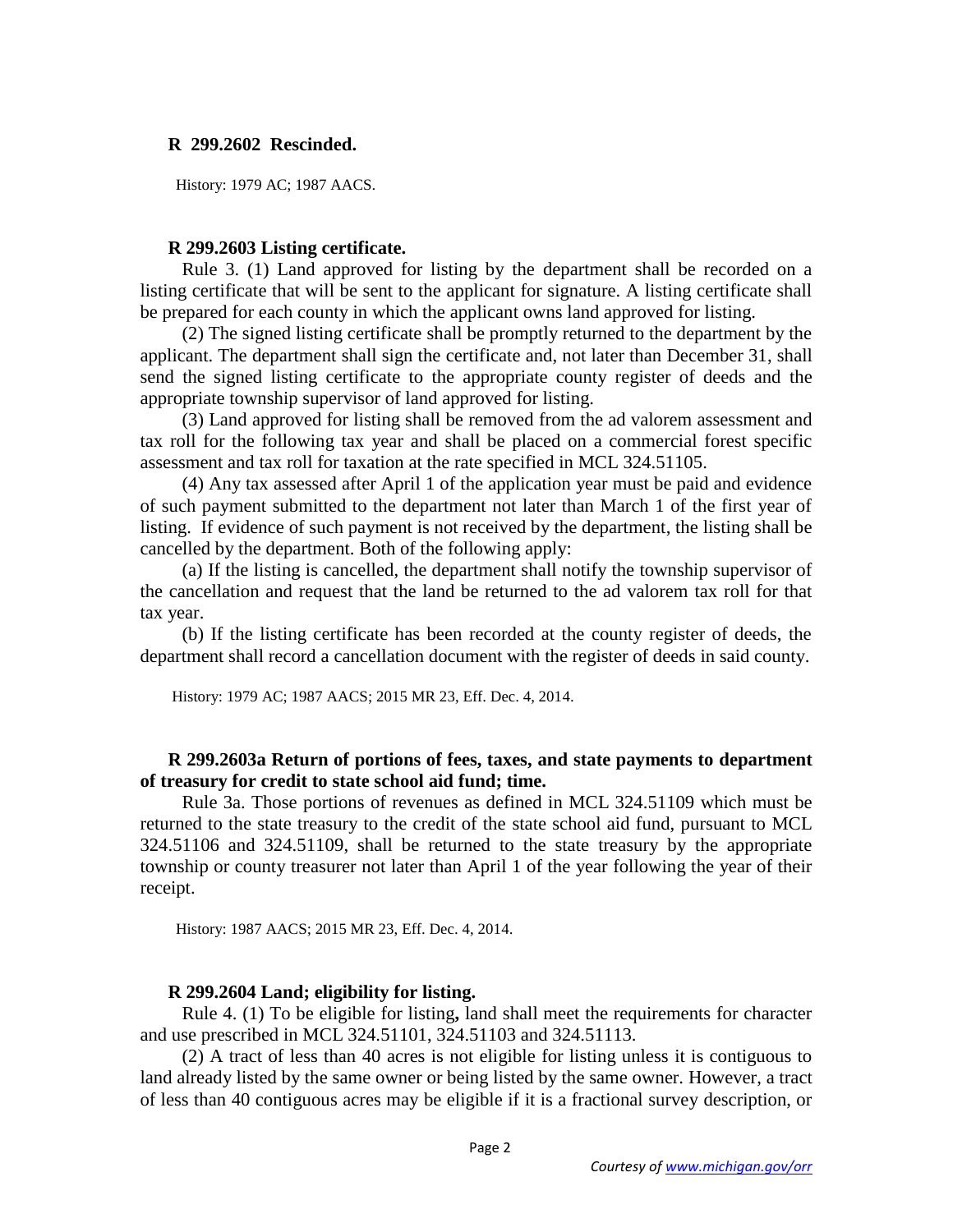if its net area is less than 40 acres because of rights-of-way deeded to others, and if the department determines the tract is a reasonable and economic commercial forest management unit.

(3) Land within the boundaries of a city or village is not eligible for listing.

(4) Land zoned contrary to the intent of the act is not eligible for listing.

 (5) Leasing and exploration for minerals and wind energy production are permitted on land listed under the act. Land for which application is being made for listing which is subject to mineral or wind energy leases or upon which exploration is occurring may be considered for listing if otherwise eligible.

(6) Commercial extraction of oil and gas is permitted on land listed under the act. Land for which application is being made for listing which is subject to oil and gas extraction may be considered for listing if otherwise eligible. All of the following apply:

 (a) At least 30 days prior to removal, the owner shall submit to the department an application to remove oil and gas on a form prescribed by the department.

 (b) Facilities, equipment, and structures directly related to and used solely for the extraction of oil and gas are permitted on land listed under the act.

 (c) Refining of hydrocarbon liquids or underground natural gas storage/compression and any associated structures are not permitted on land listed under the act.

 (7) If an owner owns both surface and mineral rights and the owner or his or her contractors undertake commercial mineral extraction other than oil and gas, the owner shall withdraw the affected land from listing prior to extraction.

(8) If surface and mineral rights are separately owned and the mineral owner or his or her contractors undertake commercial mineral extraction other than oil and gas, the surface owner shall withdraw the affected land from listing prior to extraction.

 (9) The owner of listed land shall advise the department of any commercial mineral extraction operations and/or wind energy production and initiate withdrawal of the listed land affected prior to mineral extraction or wind energy production.

 (10) If commercial metallic, nonmetallic, or other mineral extraction occurs, except oil and gas, the affected land to be withdrawn shall include either of the following**:**

 (a) All of each listed 40-acre description, fractional description, government lot, or its equivalent over, upon, within, or under which mining operations occur.

 (b) The area over, upon within or under which mining operations occur, as delineated on a project map of the affected area. Mining operations, in addition to the extraction of minerals or ores, include the utilization of an area or tract of land for any of the following purposes:

(i) Pits.

(ii) Openings.

(iii) Shafts.

(iv) Processing facilities.

(v) Stockpiling areas.

(vi) Water and tailings basins.

(vii) Shipping facilities.

(11) If mineral extraction results in the retention of land under listing that by itself is ineligible for listing, other than the acreage requirement, the landowner shall also withdraw this ineligible land from listing.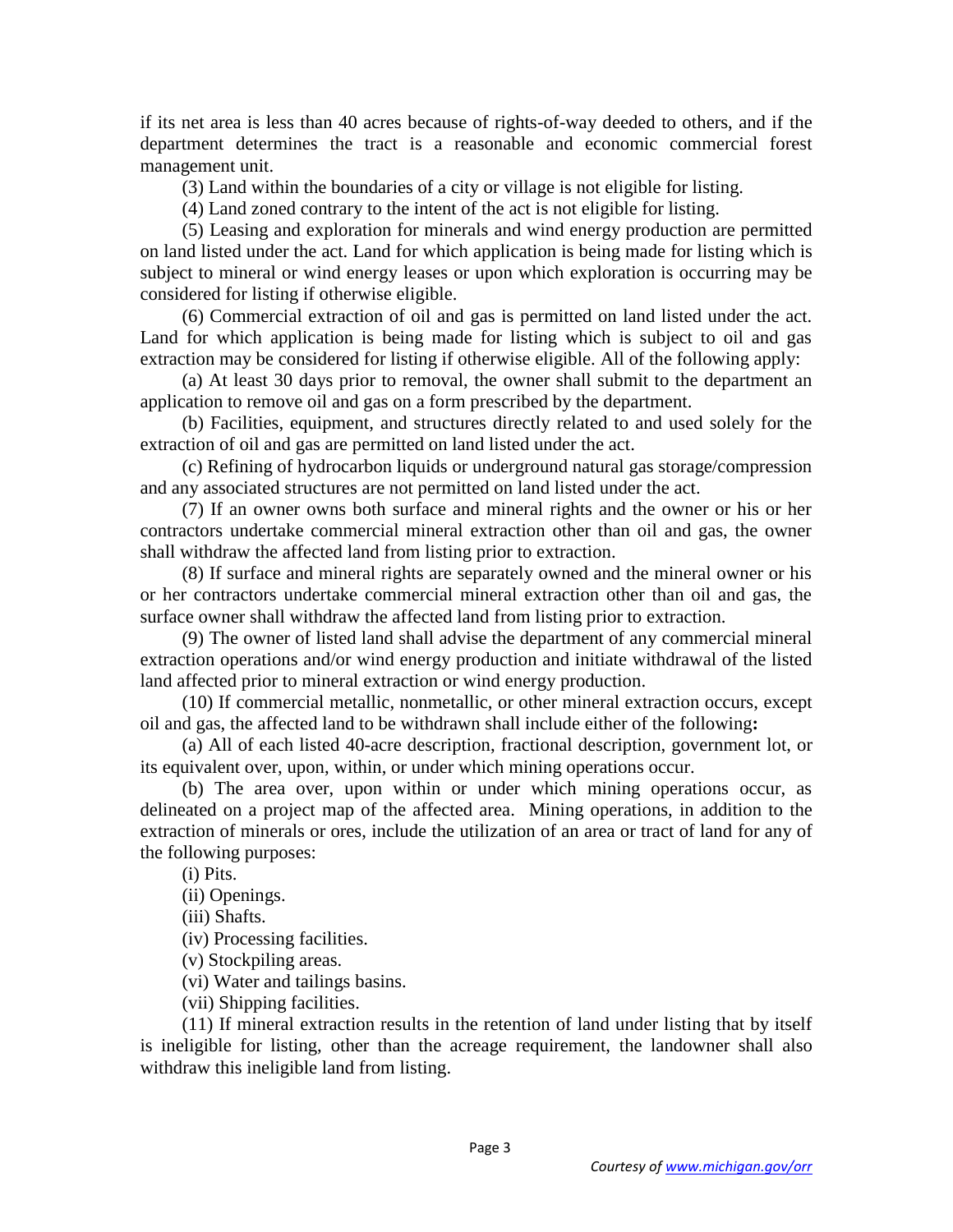(12) Extraction of sand and gravel is permitted on listed land pursuant to MCL 324.51113. At least 30 days prior to removal, the owner shall submit to the department an application to remove sand and gravel on a form prescribed by the department. Sand and gravel applications shall be approved for a period not to exceed 2 years. If removal is not completed within the approved time period, a new application shall be submitted for the same description.

 (13) The posting of a mineral exploration site or an oil and gas extraction site on listed land to prohibit public access on that site is permitted if necessary for public safety. Posting shall be restricted only to the area needed for efficient and safe operation of the exploratory or extraction site and shall be limited to the time during which exploration and/or extraction occurs.

 (14) Tree plantations, to be eligible for listing and if otherwise eligible, shall have survived through the first 2 growing seasons after planting and, at the time of application, shall carry sufficient forest growth of suitable character and distribution to assure that a stand of merchantable timber will be developed within a reasonable time.

 (15) Any 40-acre description, fractional description, or other description meeting the minimum acreage eligibility requirement specified in subrule (2) of this rule is not eligible for listing if it contains 25% or more nonstocked but productive land. This subrule applies to each such description even though it may be contiguous to other descriptions already listed by the same owner or being listed by the same owner.

 (16) Any 40-acre description, fractional description, or other description just meeting the minimum acreage eligibility requirement specified in subrule (2) of this rule is not eligible for listing if it contains 50% or more nonproductive land unless it is contiguous to, and is an integral part of, a larger managed forest already listed by the same owner or being listed by the same owner.

 (17) Land managed for Christmas trees or for forest crops normally harvested at an age of 10 years or less is not eligible for listing.

History: 1979 AC; 1987 AACS; 2015 MR 23, Eff. Dec. 4, 2014.

#### **R 299.2605 Criteria to determine compliance with act.**

 Rule 5. Land listed as commercial forest shall comply fully with the requirements of the act and all of the following provisions:

 (a) The owner of forest land listed under the act shall manage that land consistent with the purposes expressed in MCL 324.51101, 324.51103 and 324.51113 and according to the owner's forest management plan.

 (b) Except as provided in MCL 324.51113, listed land shall not be used or obligated for any commercial purpose other than production of forest products and shall not be managed in a manner detrimental to the growth and development of those products.

 (c) Noncommercial uses compatible with good forest management and full productivity of listed land are permitted.

 (d) An easement may be granted across listed land if the effect on the productivity of the listed land is minimal. The owner shall notify the department, in writing, of a prospective easement across listed land.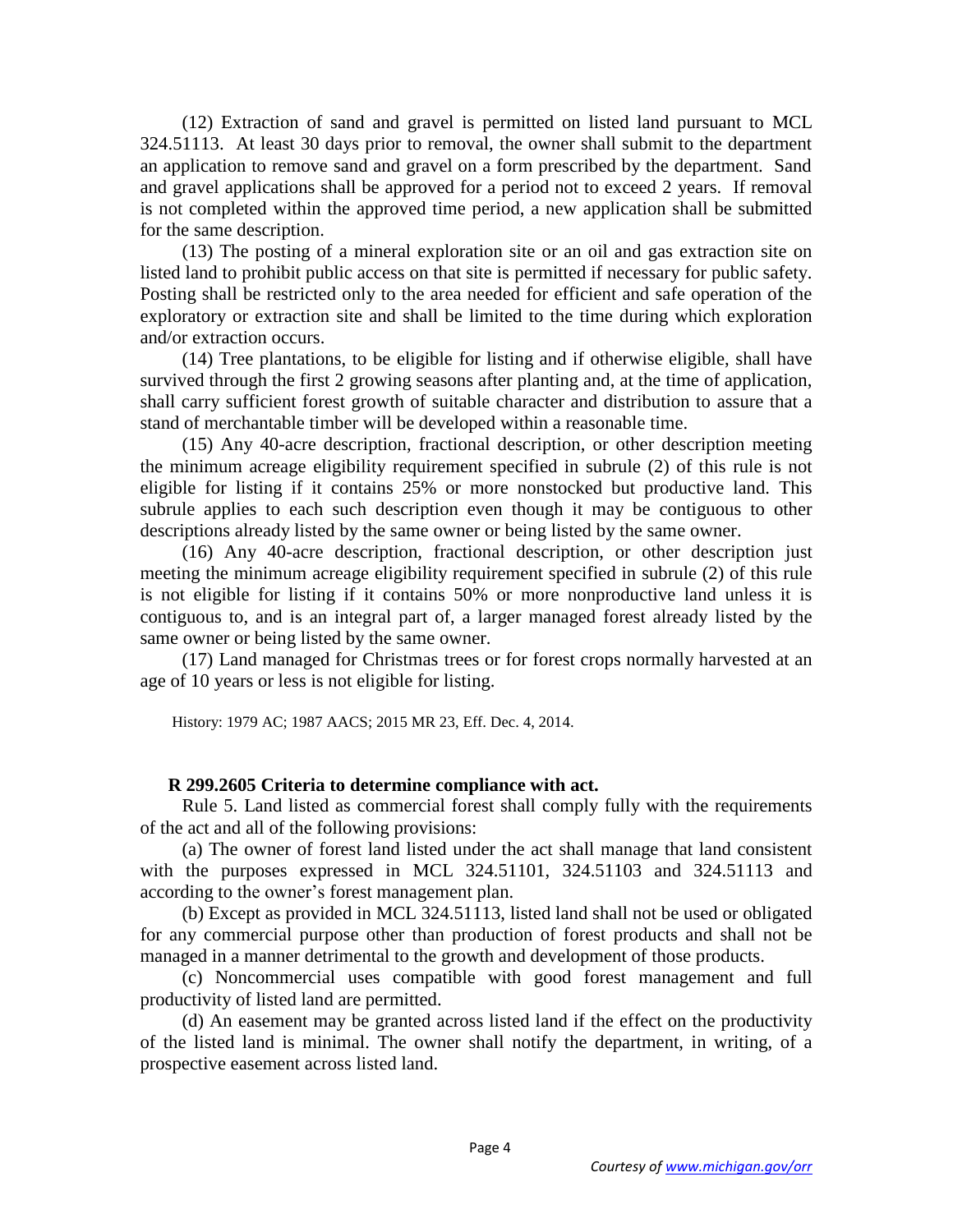(e) Buildings or improvements shall not be permitted on listed land, except those used exclusively for the conduct of commercial forest management operations or as specified in R 299.2604(6).

 (f) An owner shall submit to the department, upon request, a description of public access to specific parcel descriptions of listed land for the purpose of hunting and fishing.

 (g) If an owner enters into a conservation easement or makes any other restrictive commitment on listed land, the owner shall submit a copy of the conservation easement or restrictive document to the department within 30 days of signing such an agreement. If these documents contain provisions contrary to the act or these rules, the owner shall withdraw the land pursuant to MCL 324.51108.

History: 1979 AC; 1987 AACS; 2015 MR 23, Eff. Dec. 4, 2014.

#### **R 299.2605a Public use of listed land.**

 Rule 5a. (1) Listed land shall be open to the public for hunting and fishing. Listed land shall not be posted in any manner to restrict or infer restriction of entry for hunting and fishing, except as provided in R 299.2604(13) and subrule (4) of this rule. Any act by an owner of listed land which is intended to deny or inhibit access for public hunting and fishing, except as provided in R 299.2604(13) and subrule (4) of this rule, shall preclude listing of the land or, if listed, may require withdrawal of the land from listing.

 (2) Public use of listed land for any activity other than hunting or fishing requires owner permission.The owner of listed land may restrict, through posting, activities other than public hunting and fishing.

 (3) Fences and gates do not disqualify land from listing if the owner allows public entry for hunting and fishing.

 (4) The owner of listed land may restrict public access for hunting and fishing during active commercial logging periods within the affected area if both of the following conditions are met:

 (a) The owner has notified the department pursuant to MCL 324.51111 and R 299.2606.

(b) The activities are in compliance with the owner's forest management plan.

History: 1987 AACS; 2015 MR 23, Eff. Dec. 4, 2014.

#### **R299.2605(b) Forest management plan.**

 Rule 5b. (1) Pursuant to MCL 324.51101 and 324.51103, an owner shall maintain a current, written forest management plan in effect for all commercial forest land, and shall actively manage the commercial forest land according to this plan.

 (2) A forest management plan shall meet the minimum requirements established and published by the department.

 (3) The owner shall notify the department, in writing, 30 days prior to implementation, of any amendment or revision to a forest management plan.

 (4) The certification required in MCL 324.51103 shall be on a form prescribed by the department and shall reference the owner's current forest management plan.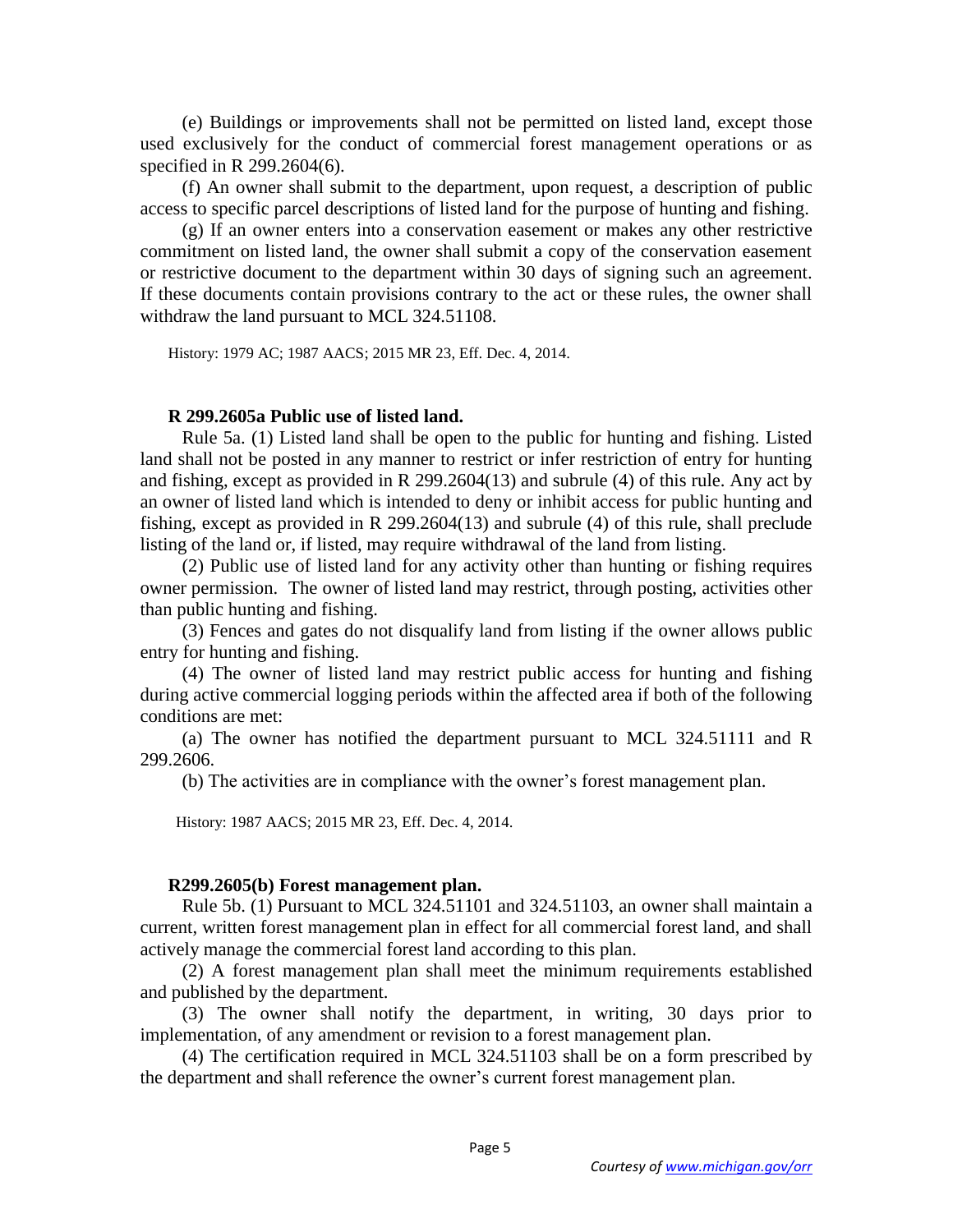## **R 299.2606 Prior reporting; harvest of forest products.**

 Rule 6. (1) The owner of listed land shall report to the department of intent to harvest on a form prescribed by the department, prior to the cutting, harvesting, or removal of forest products from listed land.

 (2) Cutting, harvesting, or removal of forest products from listed land shall be in accordance with the owner's forest management plan and limited to descriptions and harvest practices identified on the report.

 (3) Prior reporting is not required for noncommercial timber management operations where no merchantable forest products are cut, sold, given away, utilized, removed, or destroyed.

 (4) The department shall approve a harvest report for a period not to exceed 2 years. If harvesting operations, except transport of products, is not completed within the approved time period, an additional report shall be submitted to the department for the same description.

 (5) The owner shall notify the department of any changes to the harvest described on the approved report, including descriptions, harvest practices, or other terms on the report.

History: 1979 AC; 1987 AACS; 2015 MR 23, Eff. Dec. 4, 2014.

## **R 299.2607 Rescinded.**

History: 1979 AC; 1987 AACS; 2015 MR 23, Eff. Dec. 4, 2014.

## **R 299.2608 Withdrawal of listed land.**

 Rule 8. (1) The owner shall complete and submit an application to the department to withdraw listed land on a form prescribed by the department. If the withdrawal will result in the retention of listed land that by itself is ineligible for listing, the department shall also require withdrawal of that ineligible land in addition to the land contained in the initial withdrawal application.

(2) The department shall send the applicant a withdrawal certificate indicating the withdrawal penalty computed in accordance with MCL 324.51108 and instructions to make the penalty payment to the township treasurer.

 (3) Upon receipt of the signed withdrawal certificate and certification by the township treasurer that the withdrawal penalty has been paid, the department shall certify the withdrawal as provided in MCL 324.51108. The date of this certification shall be the effective date of the withdrawal.

(4) Withdrawn land shall be subject to the specific tax and not to the ad valorem property tax in the tax year in which it is withdrawn.

(5) For a partial withdrawal of listed land, the department may require a certified survey in accordance with 1970 PA 132, MCL 54.211, of the land to be withdrawn and the land that will remain listed, if deemed necessary to ensure eligibility.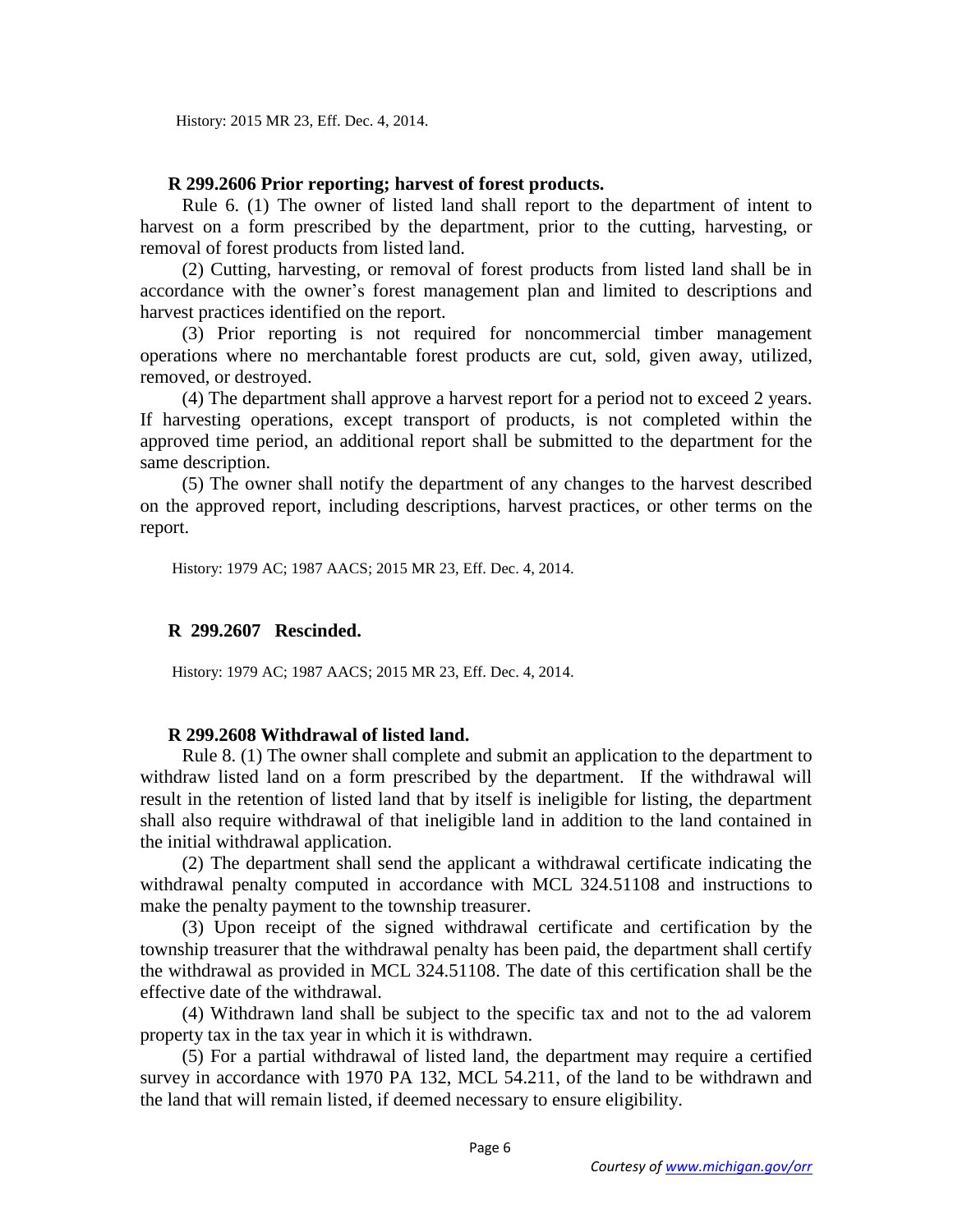History: 1979 AC; 1987 AACS; 2015 MR 23, Eff. Dec. 4, 2014.

### **R 299.2609 New rates of fees or taxes.**

 Rule 9. (1) New rates of fees or taxes or changes in their distribution enacted into law shall become effective on the effective date of the amending act.

 (2) New rates shall apply to the entire tax year during which the amending act becomes effective. However, if the amending act becomes effective after December 1, the new rates shall not become effective until the next tax year.

 (3) If land is withdrawn from listing during a year that an amending act becomes effective and is withdrawn before the effective date of the amending act, then the old rates of withdrawal fees, annual specific tax, and state payment shall apply.

History: 1979 AC; 1987 AACS.

#### **R 299.2610 Transfers of title.**

 Rule 10. (1) Transfer of title does not alter the listing if land eligibility is unaffected, and the new owner is in compliance with the act within 60 days of notification by the department.

 (2) If listed land is purchased under a land contract, a copy of the land contract shall be submitted by the vendee of the land contract to the department. If the terms of the land contract are not in compliance with the act or these rules, the land contract shall be amended to comply with the act or the land contract vendee shall withdraw the land pursuant to MCL 324.51108 and R 299.2608.

(3) A title transfer which creates a separately owned description which does not meet eligibility requirements shall require withdrawal of that description from listing.

(4) If the state or other governmental agency is acquiring listed land by purchase, gift, donation, condemnation, or exchange, that land shall be withdrawn from listing by the owner before the title transfer is completed. If the title is transferred without prior withdrawal, the state or other governmental agency shall withdraw the land pursuant to MCL 324.51108.

 (5) If listed land is being acquired by an entity whose land is exempted from ad valorem real property taxes pursuant to the provisions of 1893 PA 206, as amended, MCL 211.1, the land shall be withdrawn from listing by the owner of record before the title transfer is completed. If the title is transferred without prior withdrawal, the acquiring entity shall withdraw the land pursuant to MCL 324.51108.

History: 1979 AC; 1987 AACS; 2015 MR 23, Eff. Dec. 4, 2014.

#### **R 299.2611 Trespass.**

Rule 11. The department is not responsible for the protection of listed land against trespass upon forest products. If trespass upon forest products occurs, the owner shall notify the department in writing and bring the land into compliance with the act.